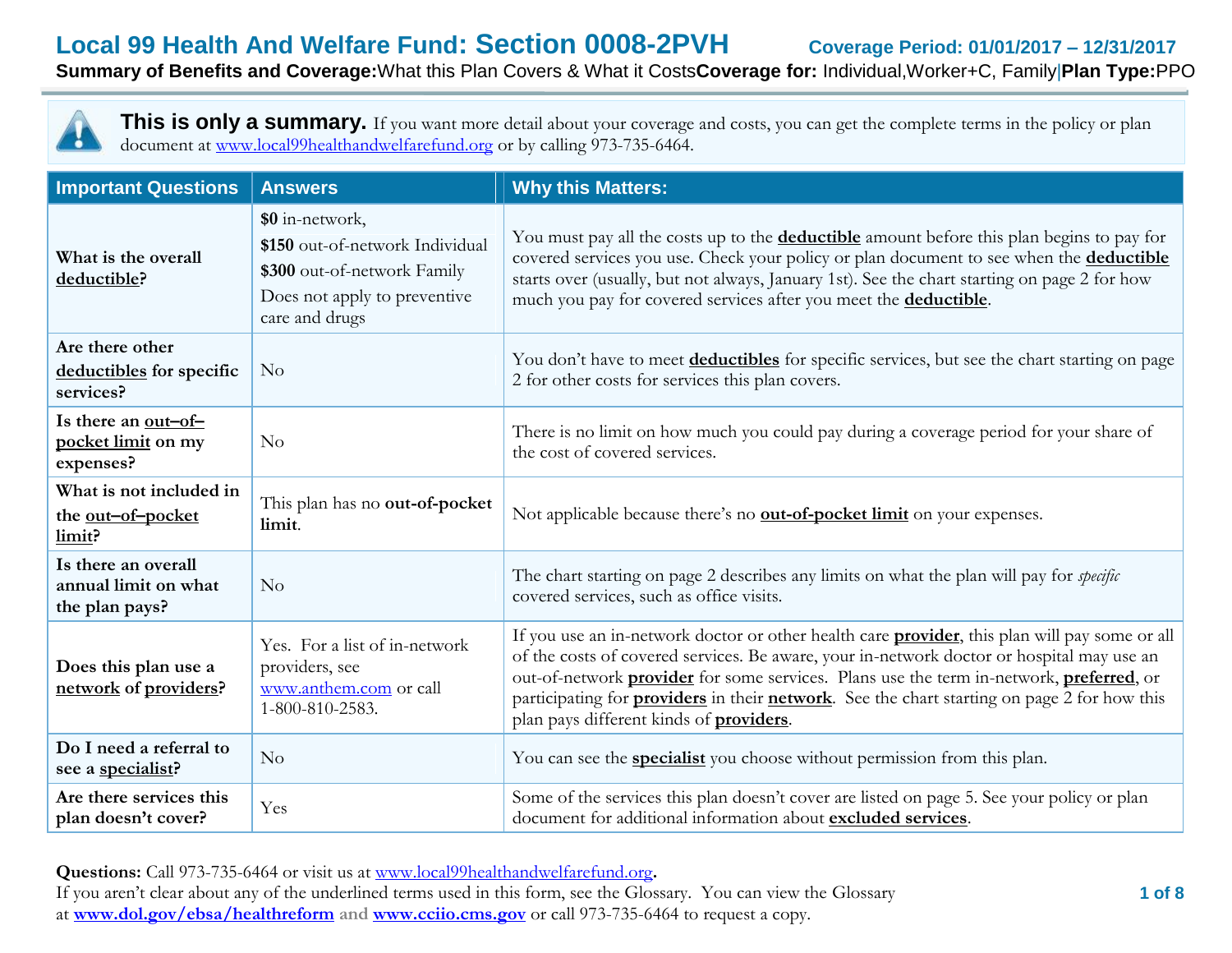- **Copayments** are fixed dollar amounts (for example, \$15) you pay for covered health care, usually when you receive the service.
	- **Coinsurance** is *your* share of the costs of a covered service, calculated as a percent of the **allowed amount** for the service. For example, if the plan's **allowed amount** for an overnight hospital stay is \$1,000, your **coinsurance** payment of 20% would be \$200. This may change if you haven't met your **deductible**.
	- The amount the plan pays for covered services is based on the **allowed amount**. If an out-of-network **provider** charges more than the **allowed amount**, you may have to pay the difference. For example, if an out-of-network hospital charges \$1,500 for an overnight stay and the **allowed amount** is \$1,000, you may have to pay the \$500 difference. (This is called **balance billing**.)
	- This plan may encourage you to use in-network **providers** by charging you lower **deductibles**, **copayments** and **coinsurance** amounts.

| <b>Common</b><br><b>Medical Event</b>                                                                                                                                                   | <b>Services You May Need</b>                     | <b>Your Cost If</b><br><b>You Use an</b><br><b>In-network</b><br><b>Provider</b> | <b>Your Cost If</b><br><b>You Use an</b><br><b>Out-of-network</b><br><b>Provider</b> | <b>Limitations &amp; Exceptions</b>                                                                                      |  |
|-----------------------------------------------------------------------------------------------------------------------------------------------------------------------------------------|--------------------------------------------------|----------------------------------------------------------------------------------|--------------------------------------------------------------------------------------|--------------------------------------------------------------------------------------------------------------------------|--|
|                                                                                                                                                                                         | Primary care visit to treat an injury or illness | \$10 copay/visit                                                                 | 20% co-insurance                                                                     | No hospital based/owned clinics.                                                                                         |  |
| If you visit a health<br>care provider's office<br>or clinic                                                                                                                            | Specialist visit                                 | \$10 copay/visit                                                                 | 20% co-insurance                                                                     | No hospital based/owned clinics.                                                                                         |  |
|                                                                                                                                                                                         | Other practitioner office visit                  | \$10 copay/visit for<br>Chiropractor                                             | Not covered                                                                          | Limited to 30 visits per year. Pre-<br>certification required, if not, services<br>not covered or not paid in full.      |  |
|                                                                                                                                                                                         | Preventive care/screening/immunization           | No charge                                                                        | Not covered                                                                          |                                                                                                                          |  |
|                                                                                                                                                                                         | Diagnostic test (x-ray, blood work)              | No charge                                                                        | 20% co-insurance                                                                     | Out of Network hospital not covered.                                                                                     |  |
| If you have a test                                                                                                                                                                      | Imaging (CT/PET scans, MRIs)                     | No charge                                                                        | 20% co-insurance                                                                     | Out of Network hospital not covered.<br>Pre-certification required, if not,<br>services not covered or not paid in full. |  |
| If you need drugs to<br>treat your illness or<br>condition<br>More information<br>about <b>prescription</b><br>drug coverage is<br>available at<br>www.benecard.com or<br>973-735-6464. | Generic drugs                                    | \$3 copay (retail)<br>\$10 copay (mail<br>order)                                 | Not covered                                                                          | No copay if enrolled in diabetic disease<br>management program. 14-day supply,<br>limited to 2X per drug every 6 months. |  |
|                                                                                                                                                                                         | Preferred brand drugs                            | \$10 copay (retail)<br>\$15 copay (mail<br>order)                                | Not covered                                                                          | Mandatory Generic if available (retail).<br>90-day supply (mail order). Non-<br>prescription OTC drugs not covered.      |  |
|                                                                                                                                                                                         | Non-preferred brand drugs                        | \$15 copay (retail<br>and mail order)                                            | Not covered                                                                          | Non-preferred brand name drugs are<br>covered, if medically necessary. (retail<br>and mail order)                        |  |
|                                                                                                                                                                                         | Specialty drugs                                  | Most specialty drugs covered under the<br>medical at no charge.                  |                                                                                      | Prior Authorization is required.                                                                                         |  |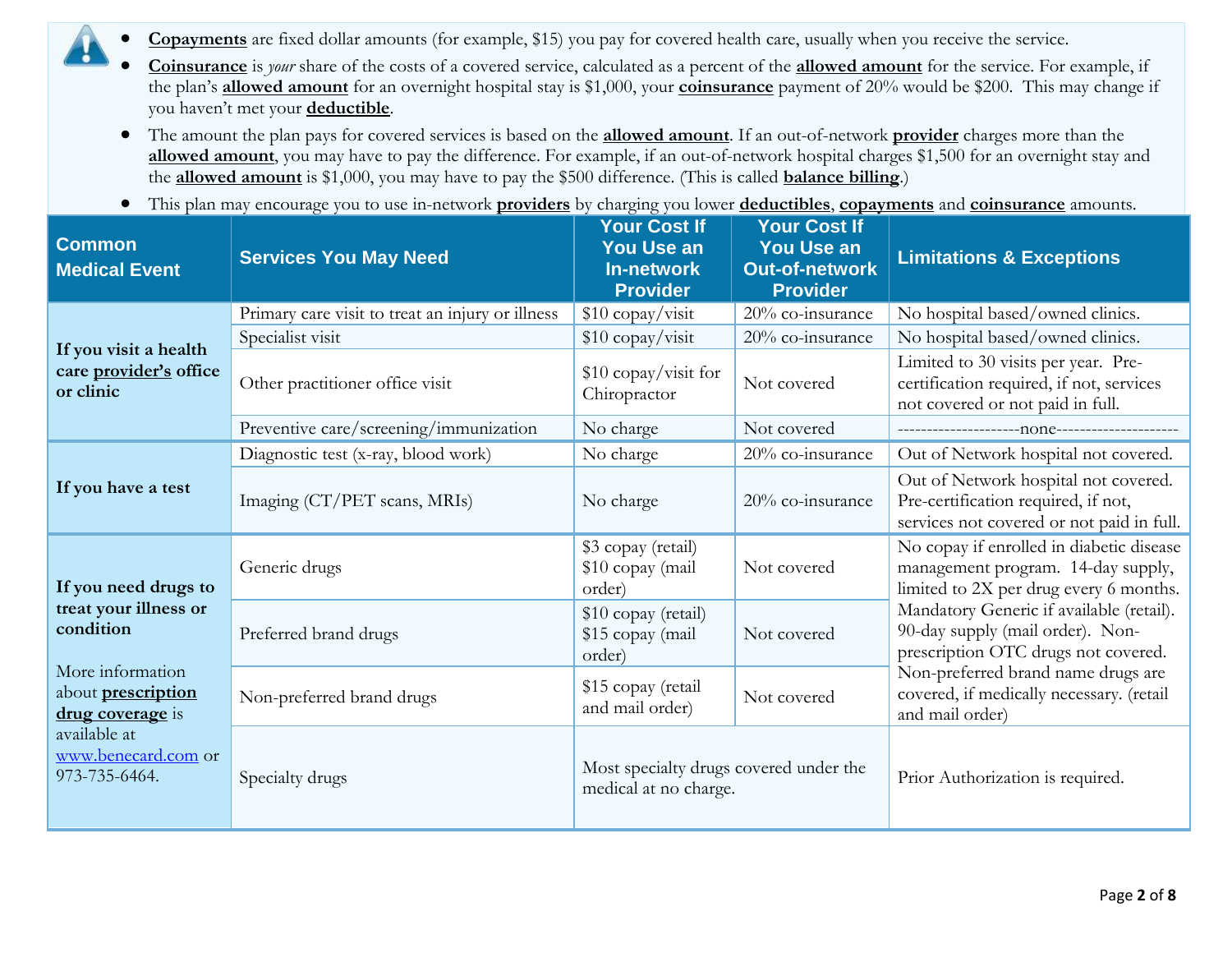| If you have<br>outpatient surgery                                               | Facility fee (e.g., ambulatory surgery center) | No charge                   | 20% co-insurance | No coverage for out-of-network<br>hospitals. Pre-certification required.<br>Failure to pre-cert may result in<br>services not covered or not paid in full.       |
|---------------------------------------------------------------------------------|------------------------------------------------|-----------------------------|------------------|------------------------------------------------------------------------------------------------------------------------------------------------------------------|
|                                                                                 | Physician/surgeon fees                         | No charge                   | 20% co-insurance |                                                                                                                                                                  |
| If you need                                                                     | Emergency room services                        | \$50 copay/visit            | 20% co-insurance | Copay waived, if admitted.                                                                                                                                       |
| immediate medical<br>attention                                                  | Emergency medical transportation               | No charge                   | No charge        | Coverage is limited to \$750 per<br>occurrence.                                                                                                                  |
|                                                                                 | Urgent care                                    | \$10 copay/visit            | 20% co-insurance |                                                                                                                                                                  |
| If you have a<br>hospital stay                                                  | Facility fee (e.g., hospital room)             | No charge                   | Not covered      | Coverage is limited to 120 days per<br>occurrence. Pre-certification required.<br>Failure to pre-cert may result in<br>services not covered or not paid in full. |
|                                                                                 | Physician/surgeon fee                          | No charge                   | 20% co-insurance |                                                                                                                                                                  |
| If you have mental<br>health, behavioral<br>health, or substance<br>abuse needs | Mental/Behavioral health outpatient services   | \$10 copay/visit            | Not covered      | Coverage is limited to 30 visits per<br>year. Pre-certification required. Failure<br>to pre-cert may result in services not<br>covered or not paid in full.      |
|                                                                                 | Mental/Behavioral health inpatient services    | No charge                   | Not covered      | Coverage is limited to 120 days per<br>occurrence. Pre-certification required.<br>Failure to pre-cert may result in<br>services not covered or not paid in full. |
|                                                                                 | Substance use disorder outpatient services     | \$10 copay/visit            | Not covered      | Coverage is limited to 30 visits per year<br>Pre-certification required. Failure to<br>pre-cert may result in services not<br>covered or not paid in full.       |
|                                                                                 | Substance use disorder inpatient services      | No charge                   | Not covered      | Coverage is limited to 120 days per<br>occurrence. Pre-certification required.<br>Failure to pre-cert may result in<br>services not covered or not paid in full. |
| If you are pregnant                                                             | Prenatal and postnatal care                    | \$10 copay initial<br>visit | 20% co-insurance | Normal delivery covered up to 48<br>hours, Cesarean section covered up to                                                                                        |
|                                                                                 | Delivery and all inpatient services            | No charge                   | Not covered      | 96 hours. Pre-certification is required<br>if stay is beyond 48/96 hours. Failure<br>to pre-cert may result in services not<br>covered or not paid in full.      |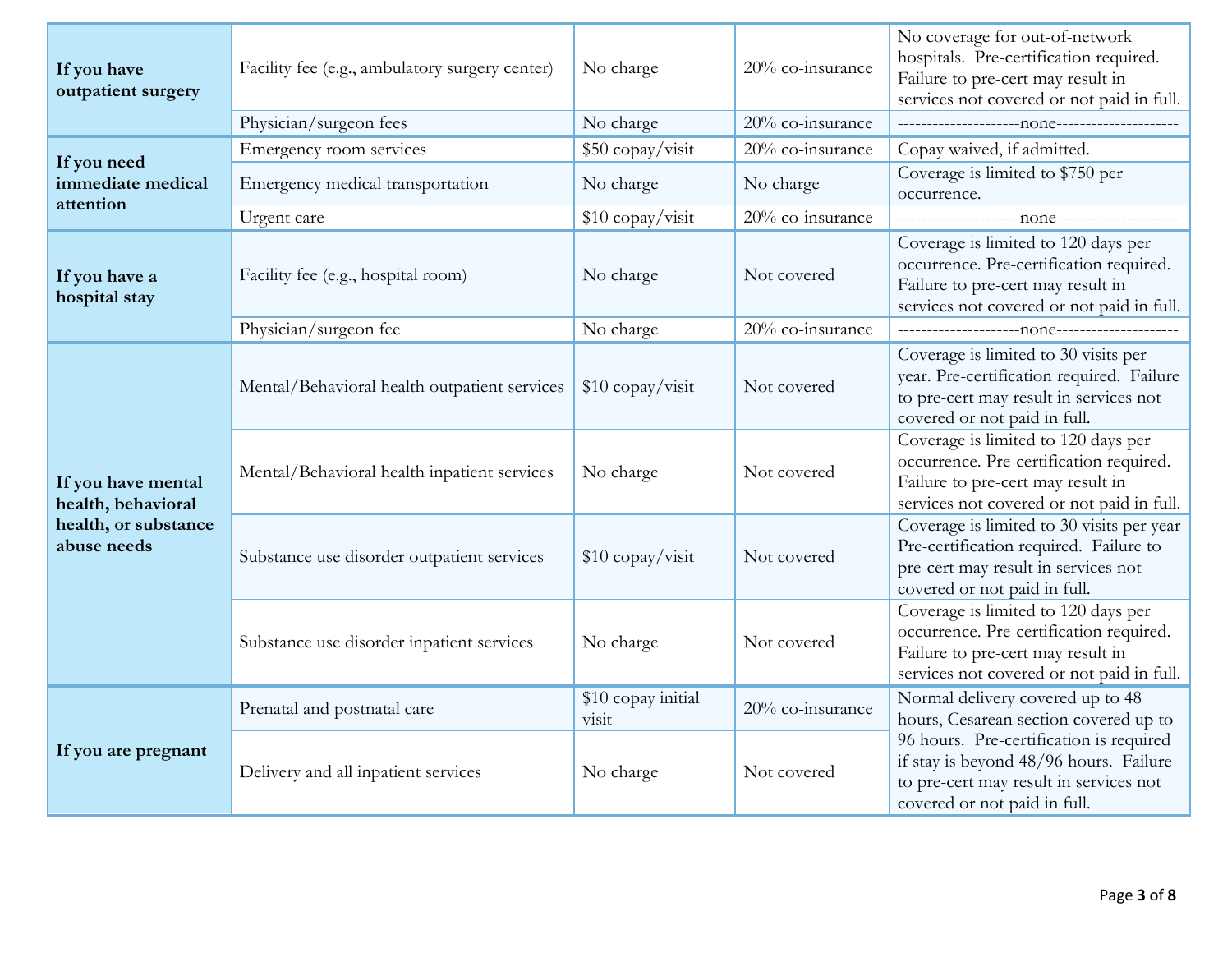| If you need help                          | Home health care                  | No Charge                                                                     | Not covered                                                                                                                                            | Coverage is limited to 90 visits per<br>year. Pre-certification required. Failure<br>to pre-cert may result in services not<br>covered or not paid in full                                                                            |
|-------------------------------------------|-----------------------------------|-------------------------------------------------------------------------------|--------------------------------------------------------------------------------------------------------------------------------------------------------|---------------------------------------------------------------------------------------------------------------------------------------------------------------------------------------------------------------------------------------|
|                                           | Rehabilitation services           | Inpatient /No<br>charge<br>Out-patient / \$10<br>$\text{copy} / \text{visit}$ | Not covered                                                                                                                                            | Coverage is limited to 30 days as in-<br>patient per year. Coverage is limited to<br>30 out-patient visits per year.<br>Pre-certification required. Failure to<br>pre-cert may result in services not<br>covered or not paid in full. |
| recovering or have                        | Habilitation services             | Not covered                                                                   | Not covered                                                                                                                                            |                                                                                                                                                                                                                                       |
| other special health<br>needs             | Skilled nursing care<br>No charge | Not covered                                                                   | Coverage limited to 30 days per year.<br>Pre-certification required. Failure to<br>pre-cert may result in services not<br>covered or not paid in full. |                                                                                                                                                                                                                                       |
|                                           | Durable medical equipment         | No charge                                                                     | 20% co-insurance                                                                                                                                       | Pre-certification required in excess of<br>\$1,000. Failure to pre-cert may result<br>in services not covered or not paid in<br>full.                                                                                                 |
|                                           | Hospice service                   | No charge                                                                     | Not covered                                                                                                                                            | Pre-certification required. Failure to<br>pre-cert may result in services not<br>covered or not paid in full.                                                                                                                         |
| If your child needs<br>dental or eye care | Eye exam                          | No charge                                                                     | Not covered                                                                                                                                            | Limited to one eye exam per year                                                                                                                                                                                                      |
|                                           | Glasses                           | Charges in excess<br>of \$200                                                 | Charges in excess<br>of \$200                                                                                                                          | Limited to one pair of glasses every<br>two years                                                                                                                                                                                     |
|                                           | Dental check-up                   | Not covered                                                                   | Not covered                                                                                                                                            |                                                                                                                                                                                                                                       |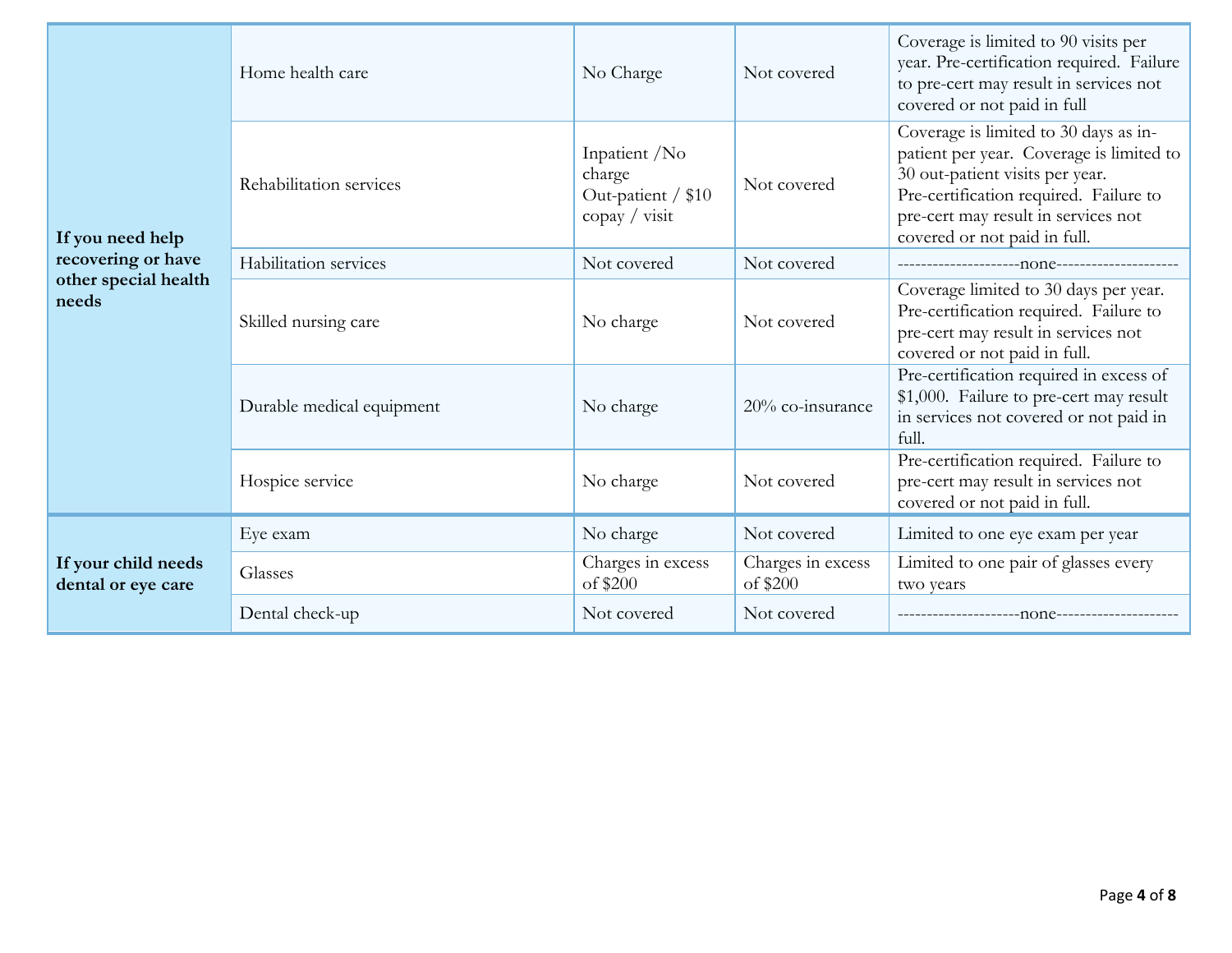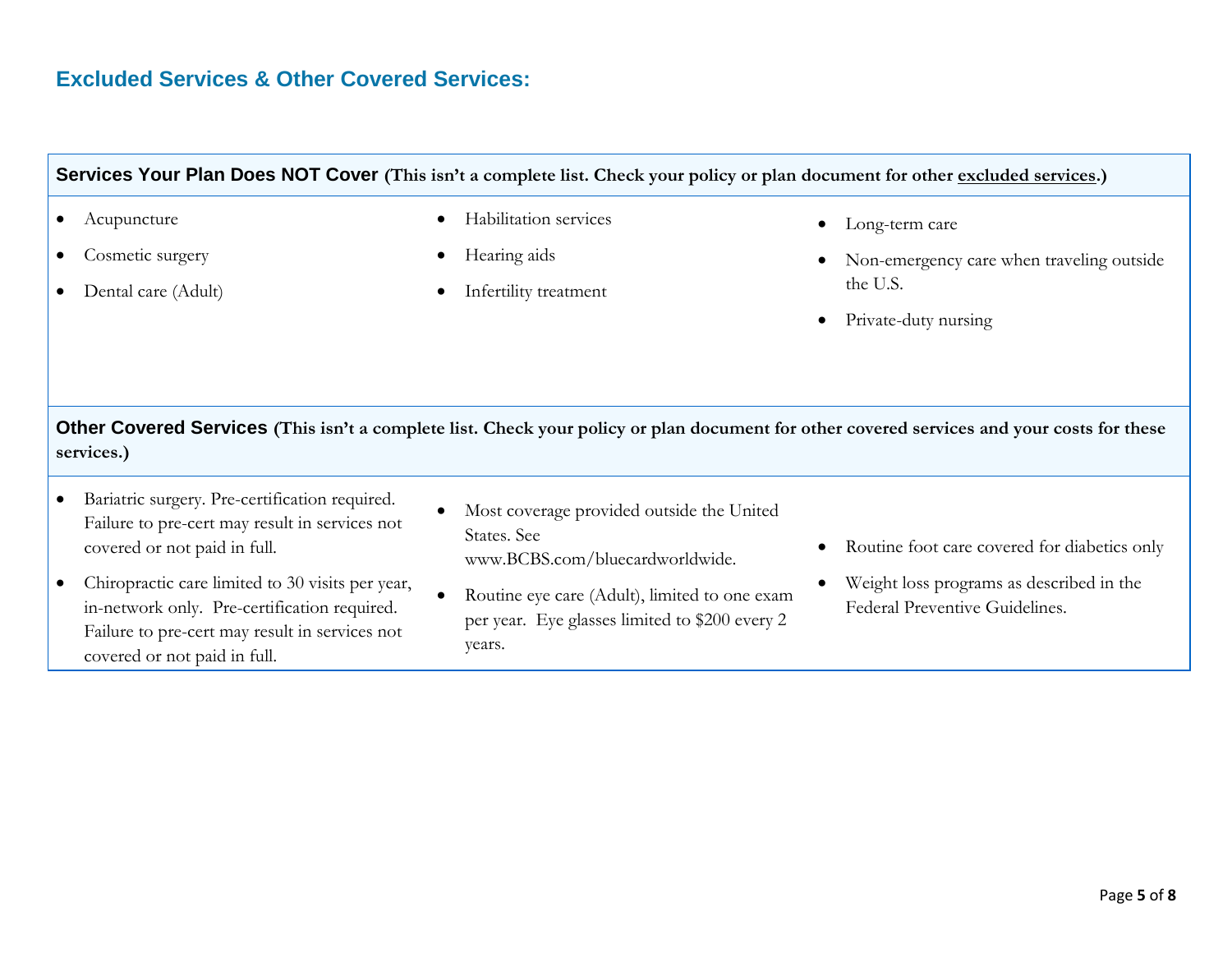# **Your Rights to Continue Coverage:**

If you lose coverage under the plan, then, depending upon the circumstances, Federal and State laws may provide protections that allow you to keep health coverage. Any such rights may be limited in duration and will require you to pay a **premium**, which may be significantly higher than the premium you pay while covered under the plan. Other limitations on your rights to continue coverage may also apply.

For more information on your rights to continue coverage, contact the Plan Administrator at 973-735-6464. You may also contact your state insurance department, the U.S. Department of Labor, Employee Benefits Security Administration at 1-866-444-3272 or [www.dol.gov/ebsa,](http://www.dol.gov/ebsa) or the U.S. Department of Health and Human Services at 1-877-267-2323 x61565 or [www.cciio.cms.gov.](http://www.cciio.cms.gov/)

## **Your Grievance and Appeals Rights:**

If you have a complaint or are dissatisfied with a denial of coverage for claims under your plan, you may be able to **appeal** or file a **grievance**. For questions about your rights, this notice, or assistance, you can contact: the Plan Administrator at 973-735-6464 or the Department of Labor's Employee Benefits Security Administration at 1-866-444-EBSA (3272) or [www.dol.gov/ebsa/healthreform.](http://www.dol.gov/ebsa/healthreform)

### **Does this Coverage Provide Minimum Essential Coverage?**

The Affordable Care Act requires most people to have health care coverage that qualifies as "minimum essential coverage." **This plan or policy does provide minimum essential coverage.** 

## **Does this Coverage Meet the Minimum Value Standard?**

The Affordable Care Act establishes a minimum value standard of benefits of a health plan. The minimum value standard is 60% (actuarial value). **This health coverage does meet the minimum value standard for the benefits it provides.** 

**Language Access Services:** Spanish (Español): Para obtener asistencia en Español, llame al 973-735-6464

––––––––––––––––––––––*To see examples of how this plan might cover costs for a sample medical situation, see the next page.–––––––––––*–––––––––––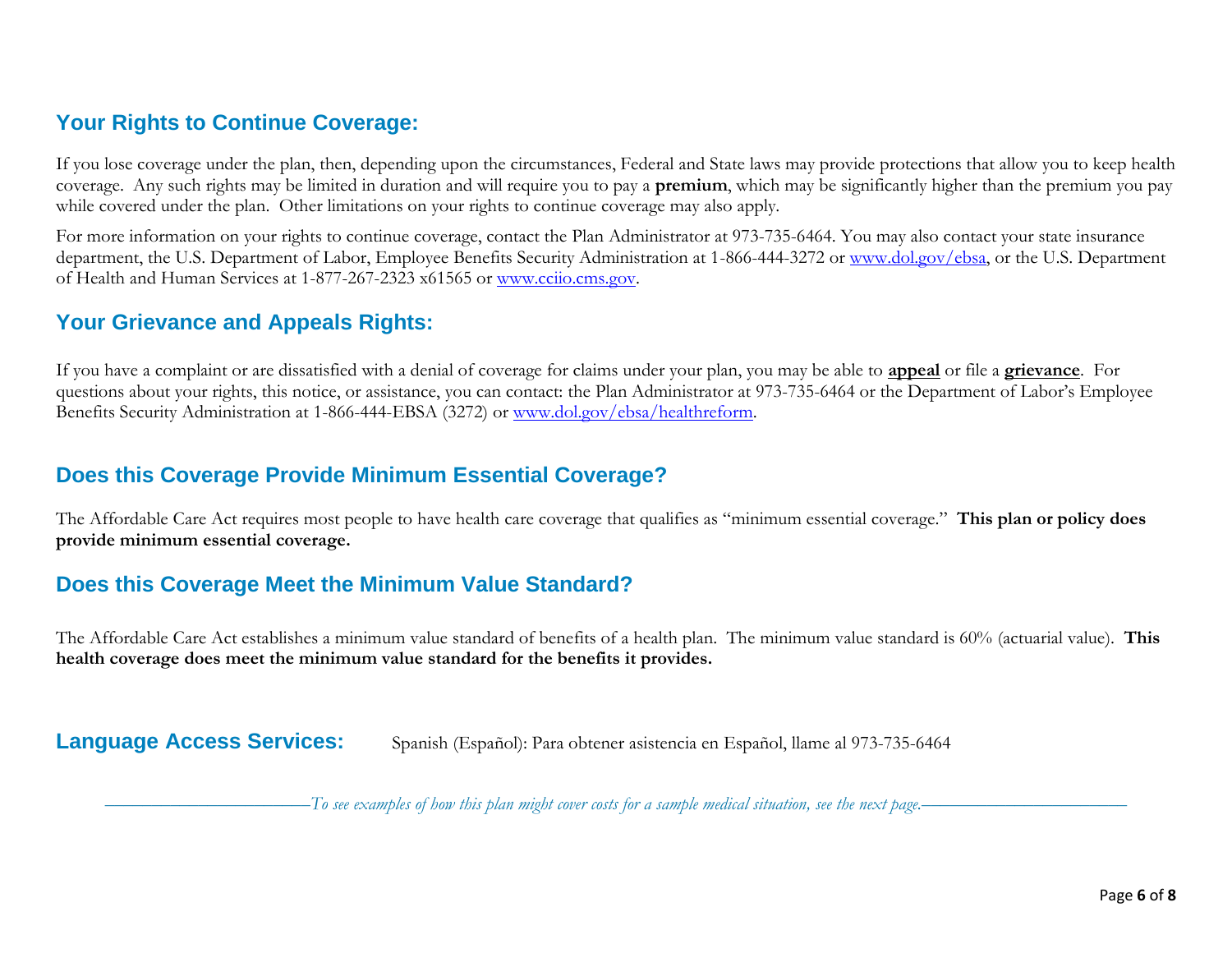# **Local 99 Health And Welfare Fund: Section 0008-2PVH Coverage Period: 01/01/2017 – 12/31/2017**

**Coverage Examples Coverage for:** Individual, Worker+C, Family| **Plan Type:** PPO

# **About these Coverage Examples:**

These examples show how this plan might cover medical care in given situations. Use these examples to see, in general, how much financial protection a sample patient might get if they are covered under different plans.



**This is not a cost estimator.** 

Don't use these examples to estimate your actual costs under this plan. The actual care you receive will be different from these examples, and the cost of that care will also be different.

See the next page for important information about these examples.

| <b>Having a baby</b> |  |
|----------------------|--|
| (normal delivery)    |  |

- Amount owed to providers: \$7,540
- **Plan pays** \$7,490
- **Patient pays** \$50

#### **Sample care costs:**

| Hospital charges (mother)  | \$2,700 |
|----------------------------|---------|
| Routine obstetric care     | \$2,100 |
| Hospital charges (baby)    | \$900   |
| Anesthesia                 | \$900   |
| Laboratory tests           | \$500   |
| Prescriptions              | \$200   |
| Radiology                  | \$200   |
| Vaccines, other preventive | \$40    |
| Total                      | \$7,540 |

#### **Patient pays:**

| Deductibles          |      |
|----------------------|------|
| Copays               | \$50 |
| Coinsurance          |      |
| Limits or exclusions |      |
| Total                | \$50 |

Note: These numbers assume the patient has given notice of her pregnancy to the plan. If you are pregnant and have not given notice of your pregnancy, your costs may be higher. For more information, please contact the Plan Administrator at 973-735-6464.

#### **Managing type 2 diabetes** (routine maintenance of a well-controlled condition)

#### ■ **Amount owed to providers: \$5,400**

- **Plan pays** \$5,360
- **Patient pays** \$40

#### **Sample care costs:**

| Prescriptions                  | \$2,900 |
|--------------------------------|---------|
| Medical Equipment and Supplies | \$1,300 |
| Office Visits and Procedures   | \$700   |
| Education                      | \$300   |
| Laboratory tests               | \$100   |
| Vaccines, other preventive     | \$100   |
| Total                          | \$5,400 |

#### **Patient pays:**

| Deductibles          | \$0   |
|----------------------|-------|
| Copays               | \$40  |
| Coinsurance          | $\$0$ |
| Limits or exclusions | $\$0$ |
| Total                | \$40  |
|                      |       |

Note: These numbers assume the patient is participating in our diabetes wellness program. If you have diabetes and do not participate in the wellness program, your costs may be higher. For more information about the diabetes wellness program, please contact the Plan Administrator at 973-735-6464.